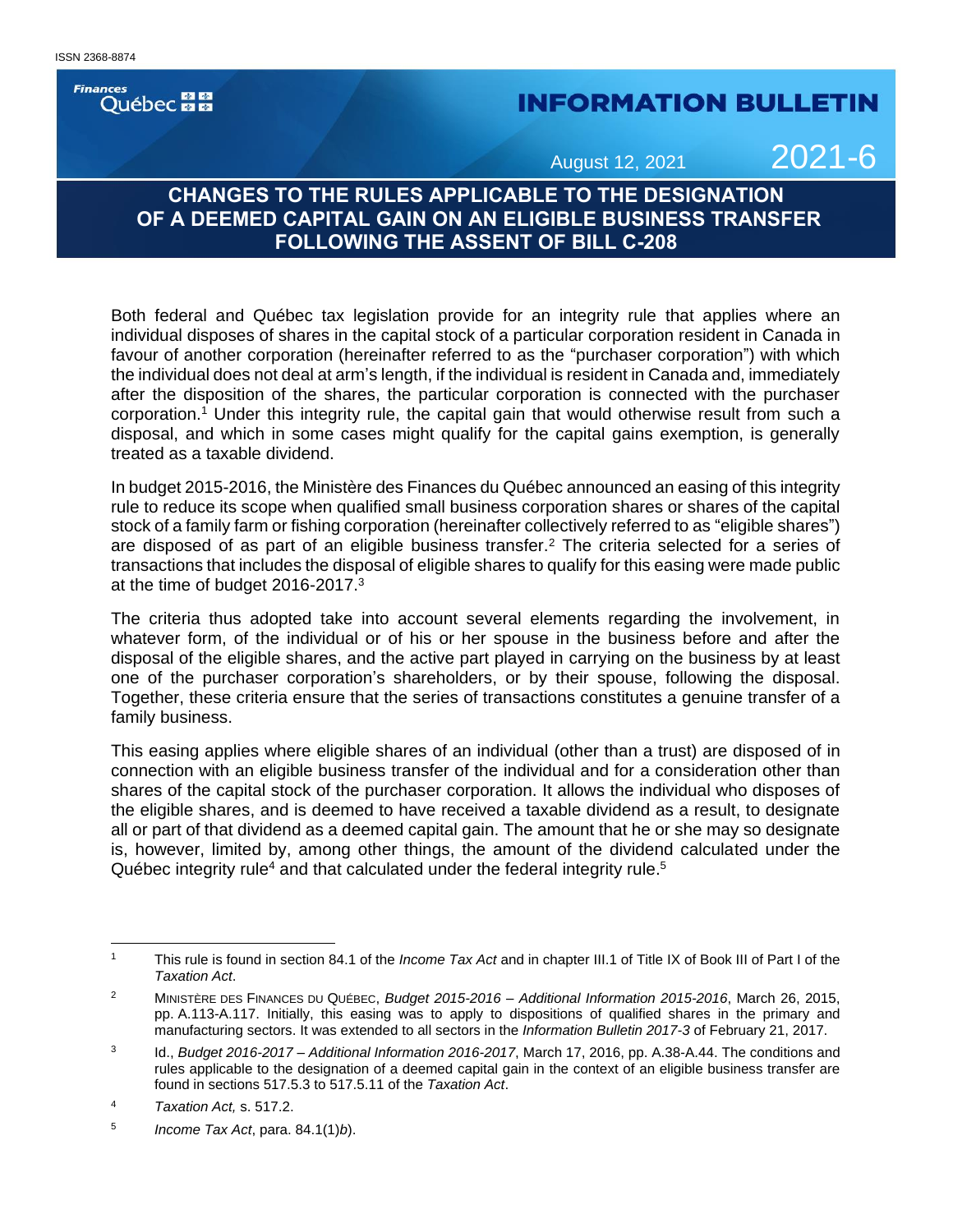On June 29, 2021, Bill C-208, *An Act to amend the Income Tax Act (transfer of small business or family farm or fishing corporation)* (hereinafter referred to as "Bill C-208") received Royal Assent. 6 The changes made to the *Income Tax Act* by Bill C-208 aim, among other things, to exclude from the application of the federal integrity rule, under certain conditions, the disposition of qualified small business corporation shares and shares of the capital stock of a family farm or fishing corporation by an individual in favour of a corporation that is controlled by one or more of the individual's children or grandchildren who are 18 years of age or older.

On July 19, 2021, the Minister of Finance of Canada confirmed that Bill C-208 had become a part of the *Income Tax Act* of Canada and that the amendments it made to the *Income Tax Act* now apply in law. <sup>7</sup> The Department of Finance Canada has moreover indicated that the Government of Canada is committed to protecting the integrity of the tax system and intends to introduce amendments to the *Income Tax Act* that will respect the spirit of Bill C-208, facilitate genuine intergenerational business transfers and protect against unintended tax avoidance loopholes that may have been created by Bill C-208, such as surplus stripping. <sup>8</sup> These changes will apply as of the later of either November 1, 2021 or the date of publication of a final bill on the subject.

By ensuring that the federal integrity rule in section 84.1 of the *Income Tax Act* does not apply to certain dispositions of shares, the amendments made to the *Income Tax Act* by Bill C-208 have consequences for the Québec taxation system, as they prevent the application of the easing of the Québec integrity rule.

Where a disposition of eligible shares is subject to the Québec integrity rule, but is no longer subject to the federal integrity rule because of the amendments made by Bill C-208, the individual who disposes of the shares cannot designate as a capital gain, for the purposes of the Québec taxation system, all or part of the dividend deemed to have been received on the disposition of the shares, since no amount is determined under paragraph *b* of subsection 1 of section 84.1 of the *Income Tax Act* in respect of the disposition of the shares.

Accordingly, Québec's tax legislation will be amended so that the easing of the Québec integrity rule announced in 2015 and 2016 can take effect despite the coming into force of Bill C-208.

Thus, where eligible shares of an individual (other than a trust) are disposed of in connection with an eligible business transfer of the individual and in circumstances where, but for the amendments to the *Income Tax Act* in Bill C-208, section 84.1 of the *Income Tax Act* would apply to the disposition of the shares, the maximum limit for determining the amount that may be designated as a deemed capital gain that is "the amount determined in respect of the disposition of those shares under paragraph *b* of subsection 1 of section 84.1 of the *Income Tax Act*" <sup>9</sup> will be replaced by the amount that would have been determined in respect of the disposition of those shares under paragraph *b* of subsection 1 of section 84.1 of the *Income Tax Act* but for the amendments to the *Income Tax Act* introduced by Bill C-208.

<sup>6</sup> S.C. 2021, c. 21.

<sup>&</sup>lt;sup>7</sup> DEPARTMENT OF FINANCE CANADA, "Government of Canada clarifies taxation for intergenerational transfers of small business shares," [online], July 19, 2021, [\[https://www.canada.ca/en/department](https://www.canada.ca/en/department-finance/news/2021/07/government-of-canada-clarifies-taxation-for-intergenerational-transfers-of-small-business-shares.html)[finance/news/2021/07/government-of-canada-clarifies-taxation-for-intergenerational-transfers-of-small](https://www.canada.ca/en/department-finance/news/2021/07/government-of-canada-clarifies-taxation-for-intergenerational-transfers-of-small-business-shares.html)[business-shares.html\].](https://www.canada.ca/en/department-finance/news/2021/07/government-of-canada-clarifies-taxation-for-intergenerational-transfers-of-small-business-shares.html)

<sup>8</sup> Ibid.

<sup>9</sup> *Taxation Act*, s. 517.5.5, 1st para., subpara. *a*.